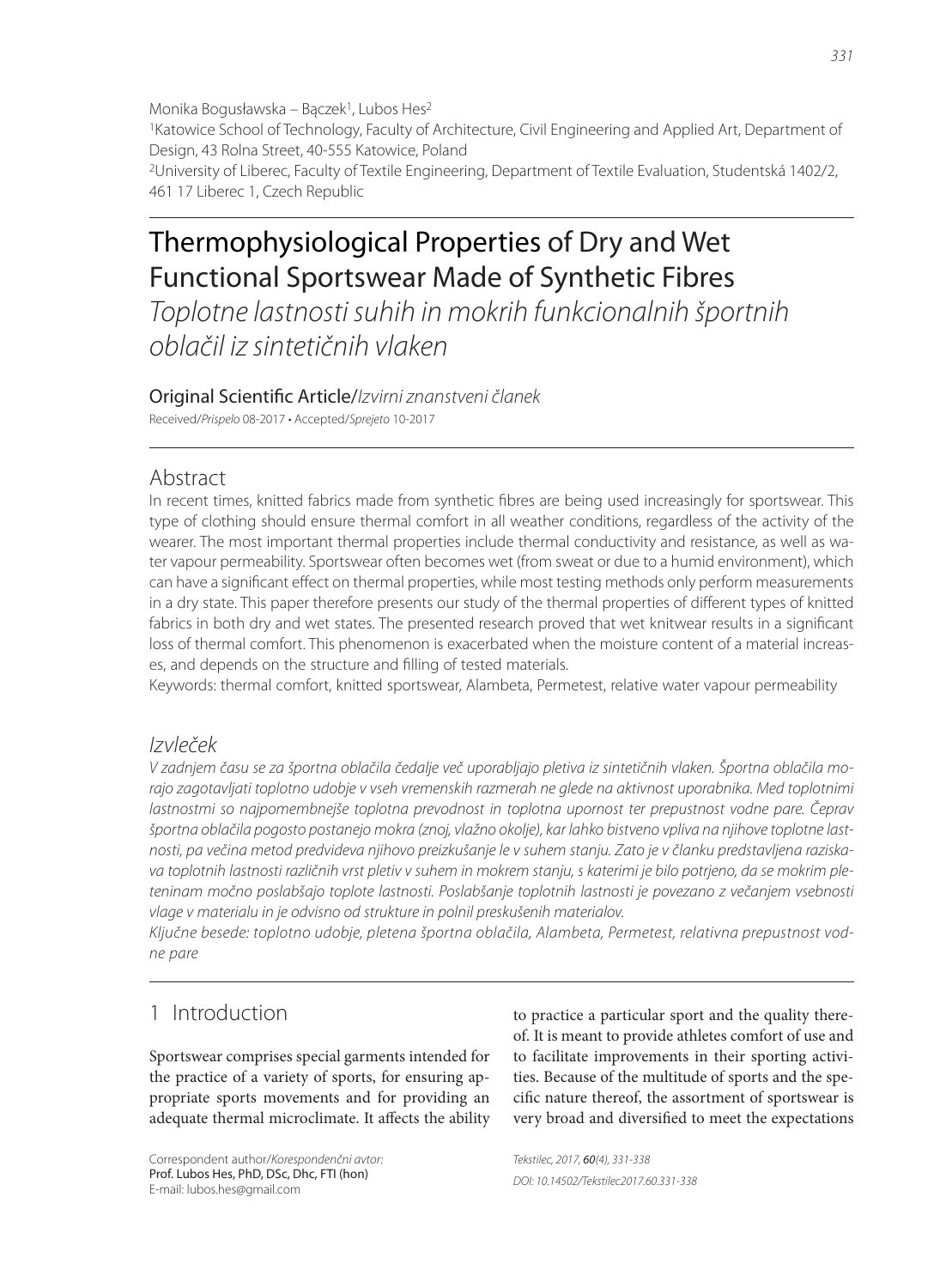of all athletes. Comfort in the use of clothing is directly related to the body's thermal comfort. Thermal comfort shapes the conditions in which a person lives, the type of activity in which they participate, and the type and characteristics of clothing. The amount of energy (heat) produced varies and depends on the activity of a person. It can vary from 45 Wm–2 at rest in a lying position to over 200 Wm–2 walking at a speed of 5 kmh<sup>-1</sup>. In addition to producing heat, athletes produce a significant amount of sweat, which can reach as high as  $2 \text{ lh}^{-1}$  during extreme labour [1]. This is why thermal and water vapour resistance, and thermal contact are so important in the case of modern sportswear. These properties are most frequently studied in dry conditions and thus do not exhibit major differences. The advantages of functional, modern sportswear made from high-tech synthetic fibres over traditional sportswear made from cotton fibres arise when sportswear is used under real wearing conditions involving the presence of sweat. The parameters of good comfort near the skin can then be unbalanced and the well-being of the wearer may be lost. Comfort is defined as "the absence of displeasure or discomfort" or "a neutral state compared to the more active state of pleasure" [1]. There is general agreement that the transfer of heat, moisture and air through a fabric are the major factors of thermal comfort. Many authors have pointed out that the major factors affecting heat transfer through a fabric are thickness and entrapped air [2–5]. Contrary to a commonly accepted theories, garments are often used in a wet state due to sweat sorption or because of a humid, rainy climate, which affects their comfort properties [6-9]. In the case of sportswear, this is a very important issue, as it not only results in poorer sports results, but it can also cause health problems in athletes and, in extreme cases, break or end of their career or even result in death.

The objective of this study was to determine the above-mentioned thermal comfort properties of selected knitted fabrics intended for sportswear, both in a dry state and under simulated real conditions of use, as provided for by the application of the so-called sweat impulse. Measurements of thermal insulation, thermal contact properties and water vapour permeability were made using fast-working Alambeta and Permetest testing instruments (manufactured by SENSORA, Czech Republic).

Thermophysiological Properties of Dry and Wet Functional Sportswear Made of Synthetic Fibres

# 2 Theoretical approach

#### 2.1 Thermal properties of textile

The thermal properties of textiles, such as thermal resistance, thermal conductivity and thermal absorptivity, are affected by fabric properties, such as structure, density, humidity, the material and properties of fibres, type of weave, surface treatment, filling and compressibility, air permeability, surrounding temperature and other factors.

The **thermal conductivity coefficient**  $\lambda$  [Wm<sup>-1</sup>K<sup>-1</sup>] is given by the amount of heat that passes through 1 m2 of material over a distance of 1 m within time 1 second, creating a temperature difference of 1K, according the Equation 1:

$$
\lambda = \frac{Q}{t} \frac{h}{S\Delta T} \tag{1}
$$

where *Q* is the amount of heat (thermal energy) [J] lost or received by the body through the area S [m<sup>2</sup>], *t* is time [s] and  $\Delta T$  is the temperature difference in the thickness *h* [m2] in the direction of heat conduction.

The highest thermal conductivity is exhibited by metals, while polymers have a low thermal conductivity that ranges from  $0.2-0.4$  Wm<sup>-1</sup>K<sup>-1</sup>. The thermal conductivity of textile structures generally reaches levels from  $0.033-0.10$  Wm<sup>-1</sup>K<sup>-1</sup>. The thermal conductivity of steady air at 20 °C is 0.026 Wm–1K–1, while the thermal conductivity of water is  $0.6 \text{ Wm}^{-1}\text{K}^{-1}$ , which is 25 times greater. This is the reason that the presence of water in textile materials is undesirable.

**Thermal resistance**  $(R)$  $[m^2KW^{-1}]$  **depends on fab**ric thickness, *h* [m] and the thermal conductivity coefficient,  $\lambda$  [Wm<sup>-1</sup>K<sup>-1</sup>] [10]:

$$
R = \frac{h}{\lambda} \tag{2}
$$

The concept of the **thermal absorptivity**  $(b)$  of fabrics was introduced by Hes and Dolezal [11] to characterise the thermal feeling (heat-flow level) during brief contact between the human skin and the surface of a fabric. Provided that the time of heat contact  $(\tau)$  between the human skin and a fabric is shorter then several seconds, the measured fabric can be simplified into a semi-infinite homogenous mass with a certain thermal capacity (*ρc* [Jm–3]) and initial temperature of  $T<sub>2</sub>$ . An unsteady temperature field between the human skin (with a constant temperature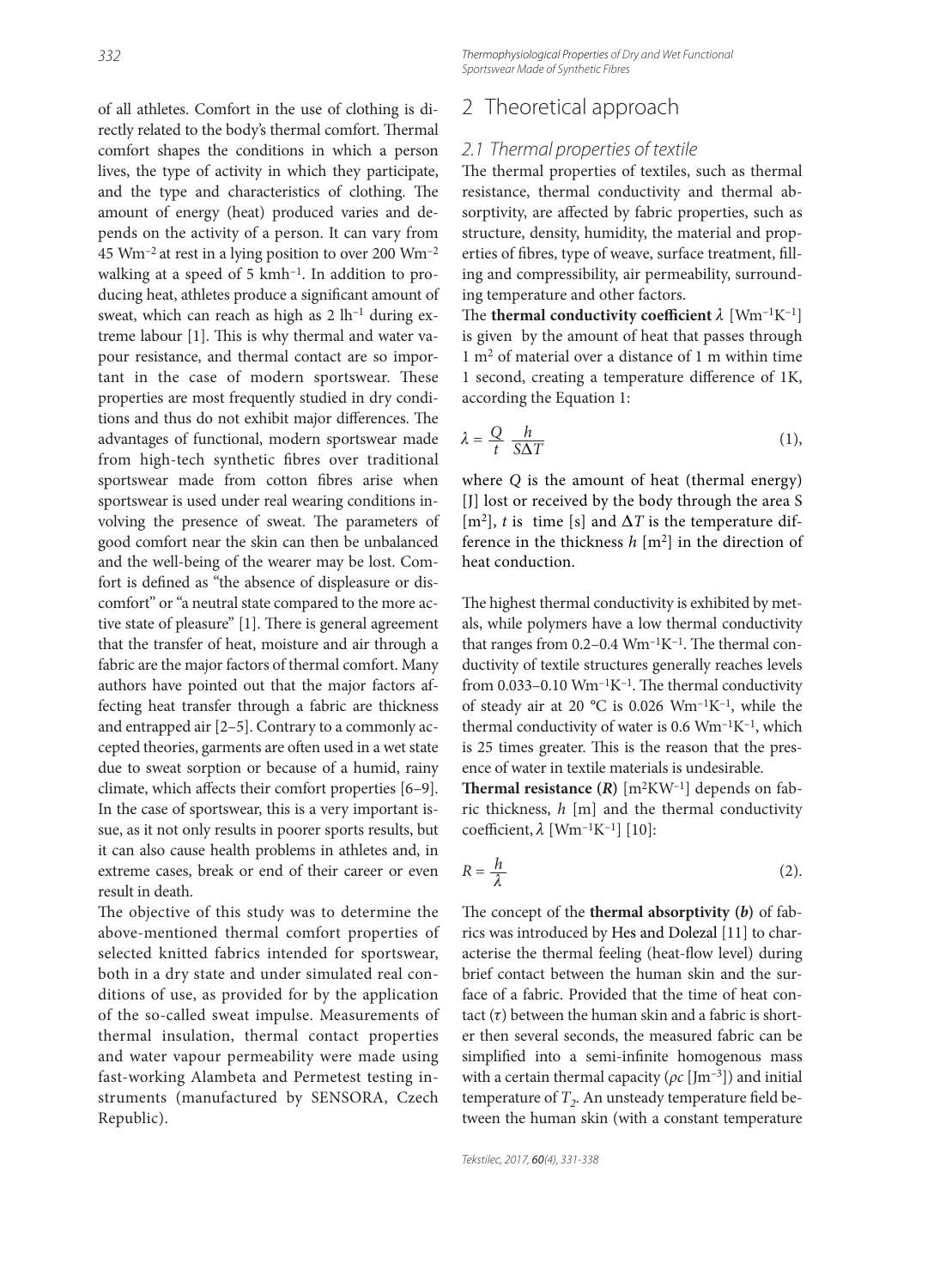of  $T_1$ ) and a fabric, with respect to boundary conditions, offers a relationship that enables us to determine the heat flow  $(q \text{ [Wm}^{-2]})$  that passes through a fabric:

$$
q = b (T_1 - T_2) / (\pi \tau)^{1/2}
$$
 (3)

and

$$
b = (\lambda \rho c)^{1/2} \tag{4},
$$

where  $q$  is heat flow [Wm<sup>-2</sup>],  $b$  is the thermal absorptivity of a fabric [Ws1/2m–2K–1], *ρc* is thermal capacity [Jm<sup>-3</sup>],  $\tau$  is the time of heat contact [s],  $T_1$ is skin temperature  $[K]$ ,  $T<sub>2</sub>$  is the initial temperature [K], and  $\lambda$  is the thermal conductivity coefficient [Wm–1K–1].

The higher the level of thermal absorptivity, the cooler the feeling provided. Practical values of this parameter for dry textile fabrics range from  $b =$ 30–300 Ws1/2m–2K–1. For wet fabrics, thermal absorptivity can exceed as much as  $b = 1000 \text{ Ws}^{1/2} \text{m}^{-2} \text{K}^{-1}$ due to the high thermal conductivity and thermal capacity of water. The level of thermal absorptivity of fabrics not only depends on the fabric's composition and water content, but also on the surface structure. It is thus possible to alter the level of thermal absorptivity by means of both mechanical and chemical treatment, such as raising, brushing, enzymatic treatment and coating. A relatively dry contact feeling can be achieved by covering the super-absorbent interior of diapers with hydrophobic fabrics made, for example, of polypropylene [12].

#### 2.2 Semi-empirical model of the thermal resistance of fabrics in a wet state

This original mathematical model for the thermal resistance of single-layer woven wet fabric presented by Mangat et al. [13] includes the thermal resistance of dry fibre polymer segments:

$$
R_f = \frac{h}{\lambda_f} \tag{5}
$$

the thermal resistance of air segments:

$$
R_a = \frac{h(1 - \varepsilon)}{\lambda_a (1 - \mu)}\tag{6}
$$

the thermal resistance of moisture (water) segments:

$$
R_w = \frac{h(1 - \varepsilon)}{\lambda_w \mu} \tag{7}
$$

where  $\lambda_f$  is the thermal conductivity of dry fibre polymer segments [Wm<sup>-1</sup>K<sup>-1</sup>],  $\lambda_a$  is the thermal conductivity of the air segment [Wm<sup>-1</sup>K<sup>-1</sup>],  $\lambda_w$  is the thermal conductivity of the moisture segment [Wm<sup>-1</sup>K<sup>-1</sup>], *h* is fabric thickness [m],  $\varepsilon$  is the geometrical porosity of the fabric, and  $\mu$  is the relative moisture content of the fabric.

The described thermal resistance values can be connected in real fabric, either in a series or in parallel, or in any combination of those connections. The original idea developed by Mangat et al. [13] depends on a comparison of all possible connections with real experimental results, the statistical evaluation of those results and the selection of the resistance connection with the best correlation. For single-layer woven fabrics, this thermal resistance model takes the following form:

$$
R_{t} = \frac{R_{a}(R_{f} + R_{w})}{R_{a} + R_{w} + R_{f}}
$$
(8).

The objective of the presentation of this structural model of the thermal resistance of fabrics in this paper is merely to demonstrate the theoretical effect of porosity and moisture content on the thermal resistance of the studied fabric. As this model is based on heat conduction only, the effect of heat transfer was not take into account. Fortunately, the proportion of total heat flow that passes through compact fabrics accounted for by heat flow through radiation for the most part does not exceed 10%. It should be emphasised that the following results of the experimentally determined  $\lambda$  also take into account the minor effect of heat transfer through radiation.

#### 2.3 Water vapour permeability of wet fabrics

The heat flow generated due to sweat evaporation determines heat lost by the body and the cooling effect thereon. Heat flow due to moisture, which evaporates from the surface of a fabric (Figure 1), also influences the cooling effect. However, this cooling effect may not be sufficient to cool the body because the heat flow caused by a drop in temperature on a fabric's surface is reduced by the effect of the thermal resistance of that fabric and the thermal resistance of the air gap between the fabric and the skin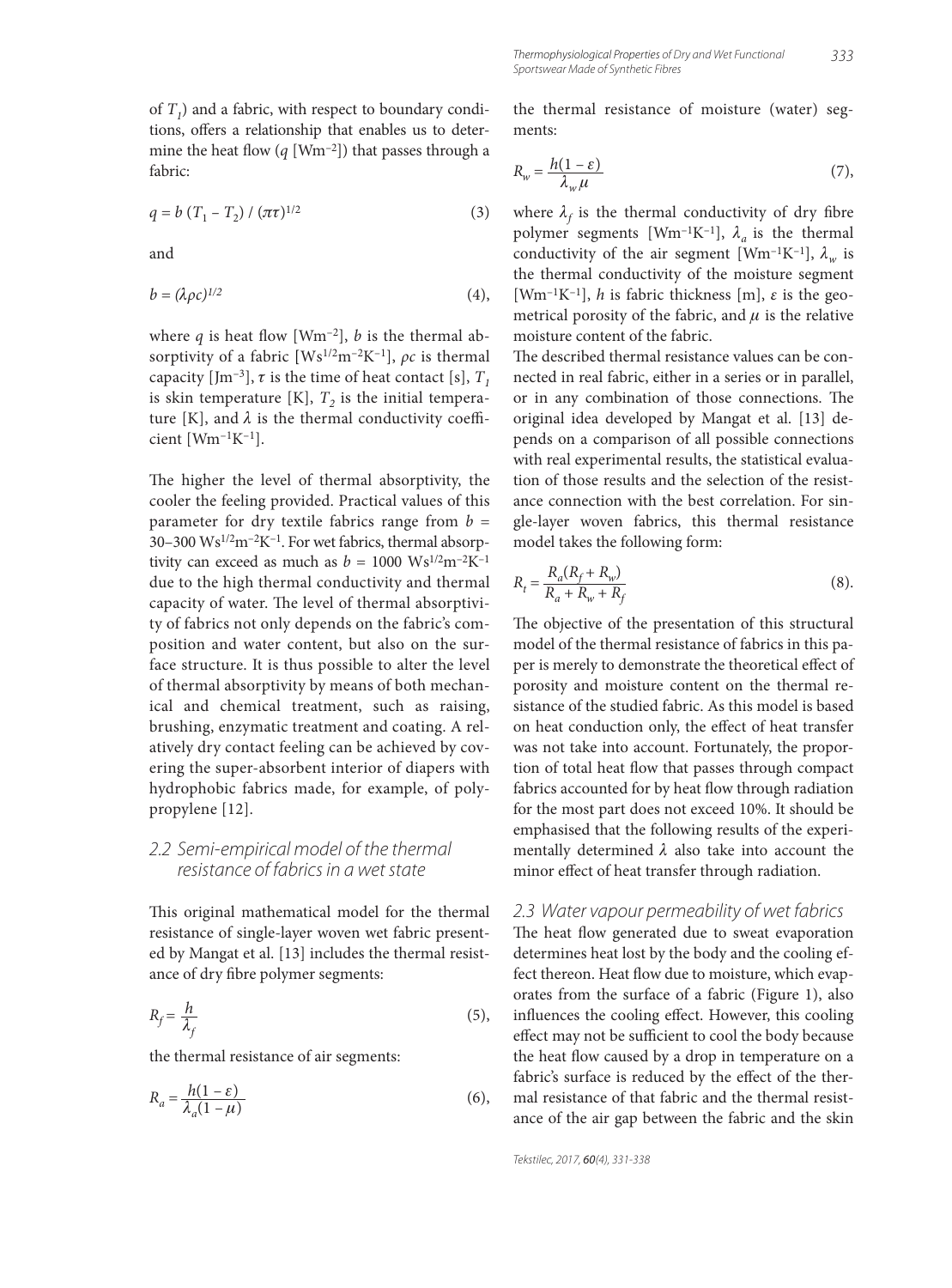$[14, 15]$ . The effect of contact thermal resistance is not taken into account in this study. Figure 2 shows a series of all evaporation resistances *Ret* [Pam2W–1] encountered during the passage of heat flow caused by the evaporation of sweat into the environment.



Figure 1: Heat flux generation due to sweat evapora*tion from the skin surface and moisture evaporation from a fabric's surface [14]*

We first analysed the skin cooling effect caused by the evaporation of moisture from a fabric's surface. Despite the assumption of isothermal conditions, wet fabric becomes cooler than the surrounding air because the fabric surface is not maintained at the temperature of the instrument (skin model) measuring surface due to the effect of certain thermal resistance properties of a particular fabric. The flow of heat per unit of area (also referred to as heat flux in many studies) caused by the convection mass transfer from a fabric surface (*qfabw*) can be described by Equation 9, under the condition that the fabric surface is covered by a continuous water film  $[7]$ :

$$
q_{fabw} = L \beta_p (p_{sat,fab} - p_{air}) \tag{9}
$$

The force that causes water vapour transfer can be expressed as the difference between partial pressures of water vapour, or as the difference between water vapour concentrations. In ergonomics, the use of partial pressures of water vapour (Equation 9) is more common [1, 6]. Except for dry and very dry fabric states, a continuous water film is present at any level of fabric moisture, and is referred to as the period of constant drying velocity and constant fabric surface temperature. During this period, the partial pressure of water vapour on the skin's surface reaches saturation. Heat flux ( $q_{fabw}$ ) must be in equilibrium with thermal losses by convection into the atmosphere and heat conduction in the direction of the skin:



*Figure 2: Evaporative resistances (connected in a se*ries) during evaporative heat flux from the skin *through a garment [14]*

$$
L\beta_p (p_{sat,fab} - p_{air}) = \alpha \Delta t_{air} + \Delta t_{air}/(R_{ctw} + R_{gap})
$$
 (10)

The thermal resistance of a fabric in the wet state *R<sub>ctw</sub>* can be expressed approximately as the linear function of the relative moisture of a fabric (*U*):

$$
R_{ctw} = R_{ct} \left( 1 - kU \right) \tag{11}
$$

The heat flux that causes skin cooling can then be derived from the following Equations:

$$
q_{fabw sk.} = \Delta t_{air} / (R_{ctw} + R_{gap})
$$
\n(12)

$$
q_{fabwsk.} = \frac{\beta_p (p_{sat, fab} - p_{air})}{1 + \alpha R_{ct} + (1 - kU) + \alpha R_{gap}}
$$
(13)

Equation 13 confirms that as fabric moisture increases, the thermal resistance of a fabric decreases, which causes an increase in the cooling flux conducted away from the skin. This explanation can be further simplified: an increase in the moisture content of a fabric will likely be followed by an increase in the mass transfer area, at least to some extent. The heat flux evaporated from the skin  $(q_{skin})$  can be then described by [14, 15], provided that the partial pressure of water vapour at the skin's surface reaches a saturated level (this assumption is applied by many researchers [16, 17]):

$$
q_{skin} = \frac{p_{sat} - p_{air}}{R_{gap} + R_{et} + R_{eto}}\tag{14}
$$

The evaporative resistance of the relatively narrow air layer  $(R_{\text{gap}})$ , without taking into account free convection, can be described as:

$$
R_{gap} = h/D_p \tag{15}
$$

Tekstilec, 2017, 60(4), 331-338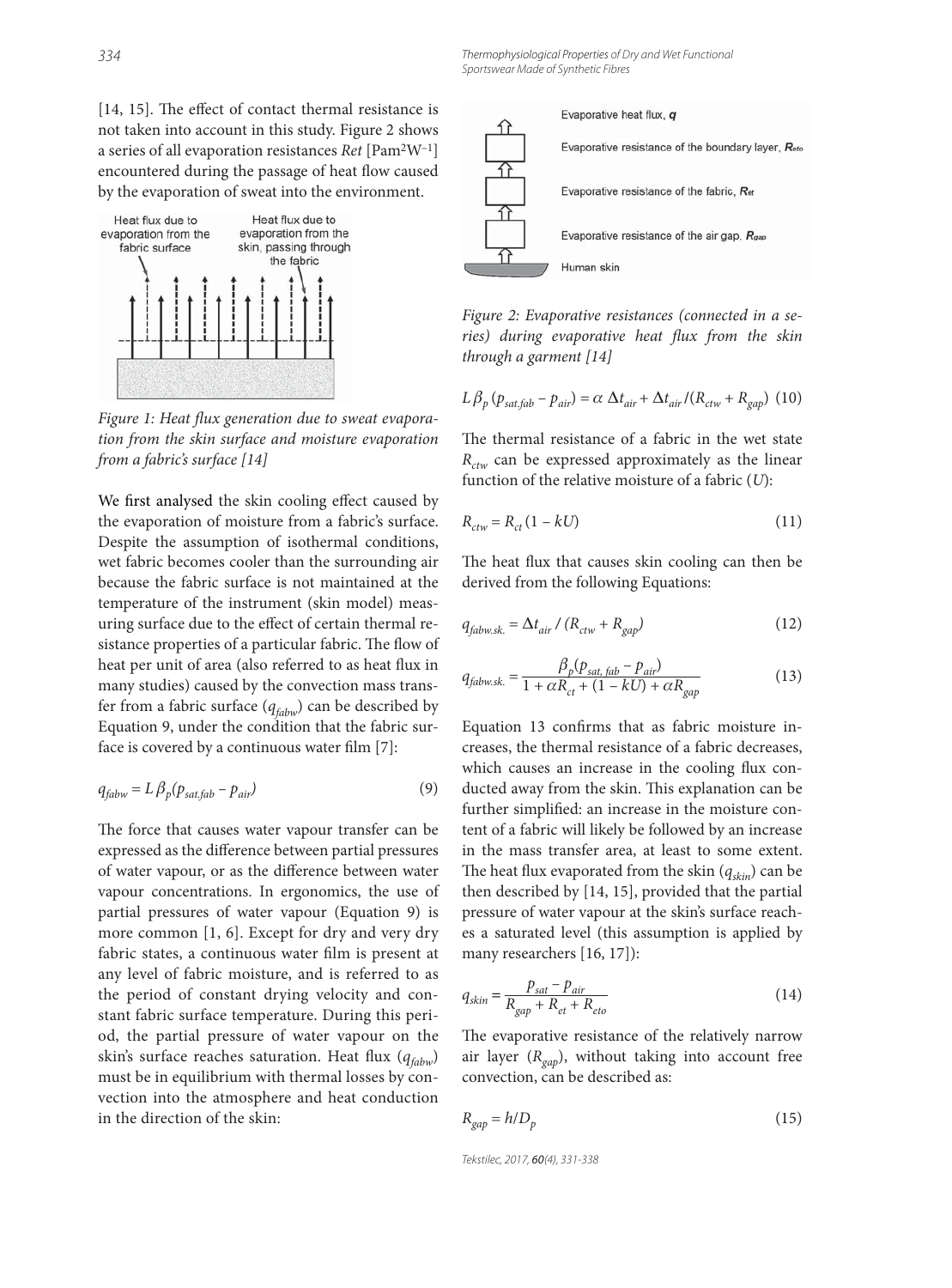The evaporative resistance of the boundary layer (*Reto*) yields the Equation 16:

$$
R_{eto} = 1/\beta_{\rm p} \tag{16}
$$

Thus, the total heat flux  $(q_{tot})$  transferred through the boundary layer on the fabric surface is determined (with some simplifying assumptions, i.e. by neglecting heat transfer by radiation) by summing the heat flux that passes from the skin through a permeable fabric and the heat flux caused by the temperature gradient between the skin and fabric surface, which is cooled through the evaporation of water from a fabric's surface, as follows:

$$
q_{tot} = \frac{p_{sat} - p_{air}}{R_{egap} + R_{et} + R_{eto}} = \frac{\beta_p (p_{sat,fab} - p_{air})}{1 + \alpha R_{ct} + (1 - kU) + \alpha R_{gap}}
$$

3 Materials, methodology and devices

The tested samples were special knitted underwear for various sports, and consisted of polyester, polyamide and polyurethane elastane fibres. Their characteristics are presented in Table 1. They were measured in a laboratory at temperatures ranging from of 21–23 ºC and at a relative humidity in the range of 50–55%. All fabrics were obtained from the laboratory of mountaineering equipment of Adam Malachowski, a manufacturer of high-performance thermoactive sportswear.

All fabrics were tested in various states of moisture content, in a "normal state", in an "ultra-dry state" and in a "wet state" (various). Initially, the samples were dried in an air conditioner at 105 °C  $\pm$  0.2 °C in order to remove all moisture. The samples were then soaked to their full volume of water to increase their humidity.

An Alambeta measuring device was used to determine thermal properties, while a Permetest device was used to determine water vapour permeability. The measurements took only a few minutes, which ensured reliable results for the wet fabric, as the sample's moisture during measurement remained at an almost constant level.

# 4 Results and discussion

#### 4.1 Thermal conductivity, thermal resistance and thermal absorptivity properties

Figures 3 to 5 present the experimental results of the effect of the weight of samples and the type of raw material on the studied properties of thermal conductivity, thermal resistance and thermal absorptivity measured in dry and normal states.

It is evident from the results obtained that there were slight differences in dry and normal states for each tested knitted fabric. It is also evident that thermal resistance increases when the weight and thickness of fabric are increased. In the case of thermal conductivity, however, the effect of the type of raw material was clearly visible. Fabrics with similar compositions of polyester fibres demonstrated similar thermal conductivity, regardless of their weight or thickness, while knitted fabric comprised of polyamide fibres demonstrated the lowest thermal conductivity. Thermal absorptivity values, i.e. thermal feeling during brief contact between the human skin and a fabric's surface, were in the range of 95 to almost  $160 \text{ W}\text{s}^{1/2}\text{m}^{-2}\text{K}^{-1}$  and from around  $100 \text{ to}$ over  $170 \text{ W}\text{s}^{1/2}\text{m}^{-2}\text{K}^{-1}$  in a normal state. The highest values, and thus the coldest feeling, were obtained for knitwear comprised of polyamide fibres, while the lowest values, i.e. the warmest feeling, were obtained for knitwear comprising 87% polyester fibres and with the greatest thickness of the tested fabrics.

| No.            | Raw material            | Structure | Weight<br>$[g/m^2]$ | <b>Thickness</b><br>[mm] | Application                |
|----------------|-------------------------|-----------|---------------------|--------------------------|----------------------------|
|                | 87% PES, 13% PU         | Plain     | 335                 | 1.09                     | underwear insulation layer |
| 2              | 90% PES, 10% PU         | Plain     | 205                 | 0.81                     | underwear insulation layer |
| 3              | 81% PES, 19% PU         | Plain     | 155                 | 0.59                     | underwear                  |
| $\overline{4}$ | 75% PES, 25% PU         | Plain     | 140                 | 0.47                     | underwear                  |
| 5              | 42% PA, 42% PES, 16% PU | Plain     | 115                 | 0.35                     | underwear                  |

*Table 1: Characteristics of knitted fabrics*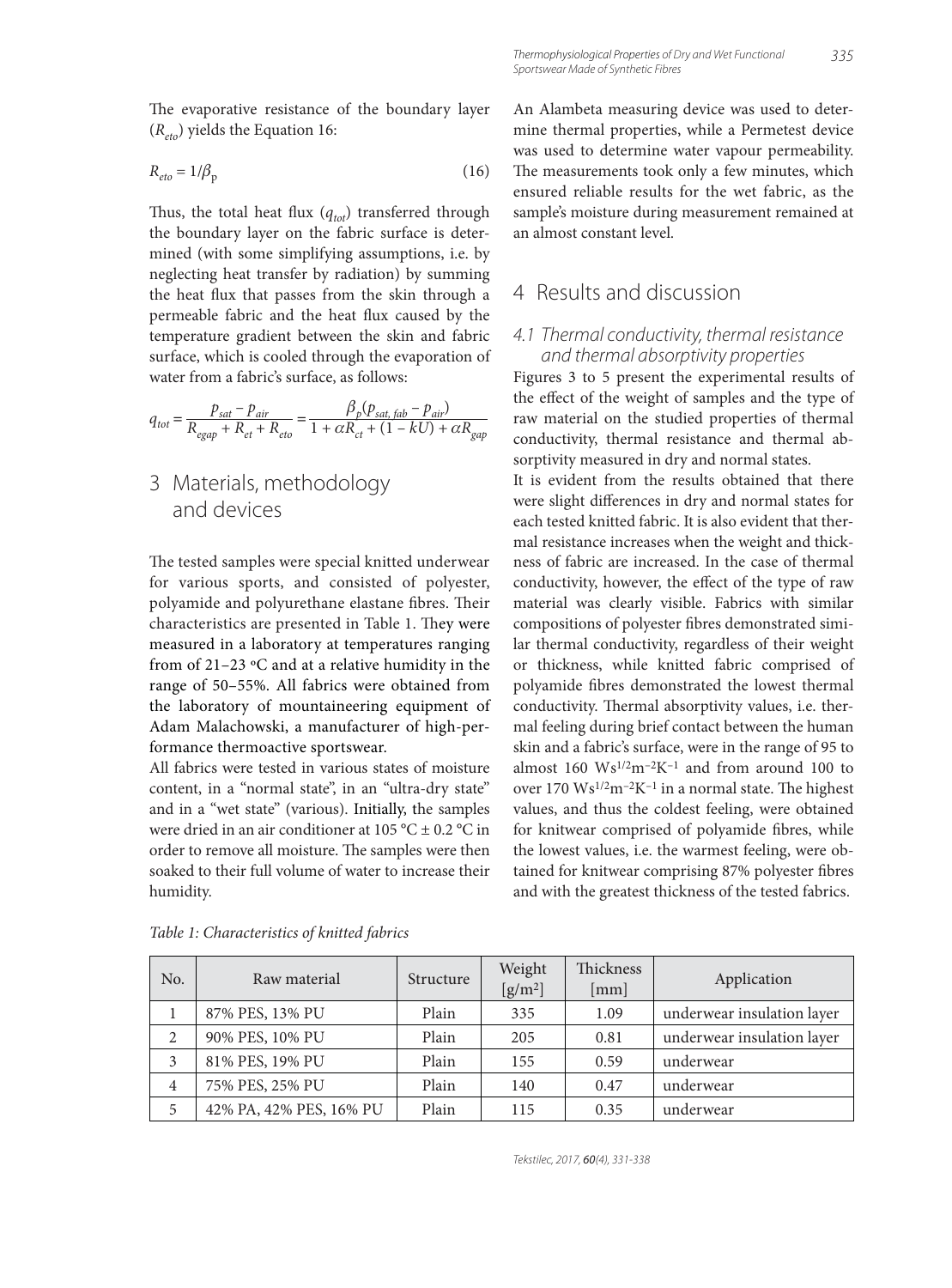Thermophysiological Properties of Dry and Wet Functional Sportswear Made of Synthetic Fibres



Figure 3: Thermal conductivity of knitted fabrics in *dry and normal states*



Figure 4: Thermal resistance of knitted fabrics in dry *and normal states*



Figure 5: Thermal absorptivity of knitted fabrics in *dry and normal states*

The results of measurements in a wet state are presented in Figures 6 to 8. Our study identified a very significant negative effect of moisture on the thermal properties of the tested knitted fabrics. All relationships can be explained as linear trends. In the case of thermal conductivity, it was observed that increasing moisture content caused an increase in

this value by as much as four times. In terms of thermal resistance, increasing moisture content resulted in a twofold decrease in obtained values. The effect of moisture content on a fabric is worst in terms of thermal absorptivity. Here, thermal absorptivity increased by up to nine times relative to the value from a dry state. We can conclude from the above facts that the moisture inside the tested fabrics greatly reduced the thermal properties of the tested materials. The increase in moisture content caused an increase in thermal conductivity and a decrease in thermal resistance, and resulted in a much cooler thermal feeling when a fabric was in contact with the human body.



Figure 6: Effect of fabric moisture content on the ther*mal conductivity of knitted sportswear*



Figure 7: Effect of fabric moisture content on the ther*mal resistance of knitted sportswear*



Figure 8: Effect of fabric moisture content on the ther*mal absorptivity of knitted sportswear*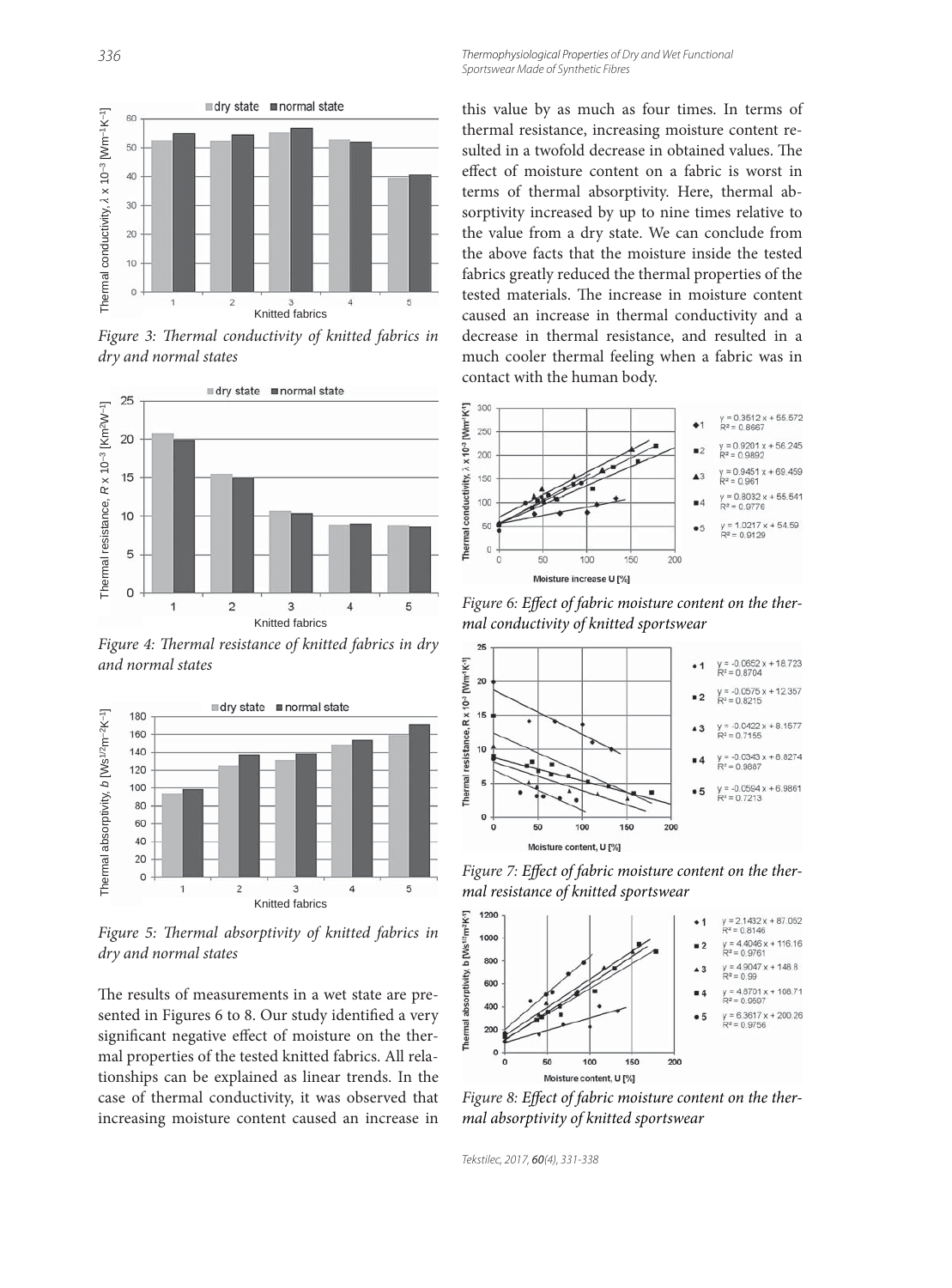337 Thermophysiological Properties of Dry and Wet Functional Sportswear Made of Synthetic Fibres

#### 4.2 Relative water vapour permeability and absolute water vapour permeability.

In terms of water vapour permeability, all tested knitwear demonstrated a good level of relative water vapour permeability (RWVP, %) in a normal state, as well as an appropriate level of absolute water vapour permeability (AWVP, Pam2W–1).

In the case of relative water vapour permeability (Figure 9), we observed the effect of the weight of the knitted sportswear on this property. Relative water vapour permeability increased when the weight of the samples was decreased. Moreover, the composition of the samples also met an important rule. Fabric to which polyamide fibres were added (even fabric of the lowest weight) demonstrated nearly the lowest level of relative water vapour permeability.

A similar phenomenon was seen for absolute water vapour permeability (Figure 10). Here, we noted an even more significant effect of the weight and composition of samples on this property. When weight was decreased, absolute water vapour permeability also decreased, while the addition of polyamide fibres resulted in an increase in the absolute water vapour permeability of the tested samples.







*Figure 10: Absolute water vapour permeability (AWVP) of knitted sportswear*

# 5 Conclusion

It is evident from the presented study that the weight and composition of tested knitted fabrics affected thermal properties, as well as heat and water transfer, in both dry and normal states. It can also be concluded that increasing moisture content in knitted sportswear leads to a significant deterioration in their thermal properties and their ability to transfer heat. A decrease in these values in a wet state was achieved even for 70% when comparing dry or normal states. This was caused by the substitution of air in fabric pores with water, which has a higher thermal conductivity. Thus, the physiological properties of fabrics that become increasingly wet as a result of use are subjected to sudden changes that have an adverse effect on the quality of worn apparel. Knowledge of these phenomena is very important in terms of clothing design and technology, particularly in the case of protective sportswear garments, which are often used in extreme weather conditions at a high humidity. The deterioration of thermal properties in this case can result in a significant reduction in the performance of athletes and have an adverse effect on their health.

# References

- 1. LIM, Chin Leong, BYRNE, Chris, LEE, Jason K. W. Human thermoregulation and measurement of body temperature in exercise and clinical settings. *Annals Academy of Medicine*, 2008, **37**(4), 347–53.
- 2. GIBSON, P. W. Factors influencing steadystate heat and water-vapour transfer measure for clothing materials. *Textile Research Journal,* 1993, **63**(12), 749–764, doi: 10.1177/ 004051759306301208.
- 3. FRYDRYCH, I., DZIWORSKA, G., BILSKA, J. Comparative analysis of the thermal insulation properties of fabrics made of natural and man– made cellulose fibres. Fibres & Textiles in Easter *Europe*, 2002, **4**(39), 40–44.
- 4. ERTEKIN, Gözde , MARMARALI, Arzu. Heat, air and water vapor transfer properties of circular knitted spacer fabrics. *Tekstil ve Konfeksiyon,* 2011, **21**(4), 369–373.
- 5. MATUSIAK, Malgorzata. Thermal comfort index as a method of assessing the thermal comfort